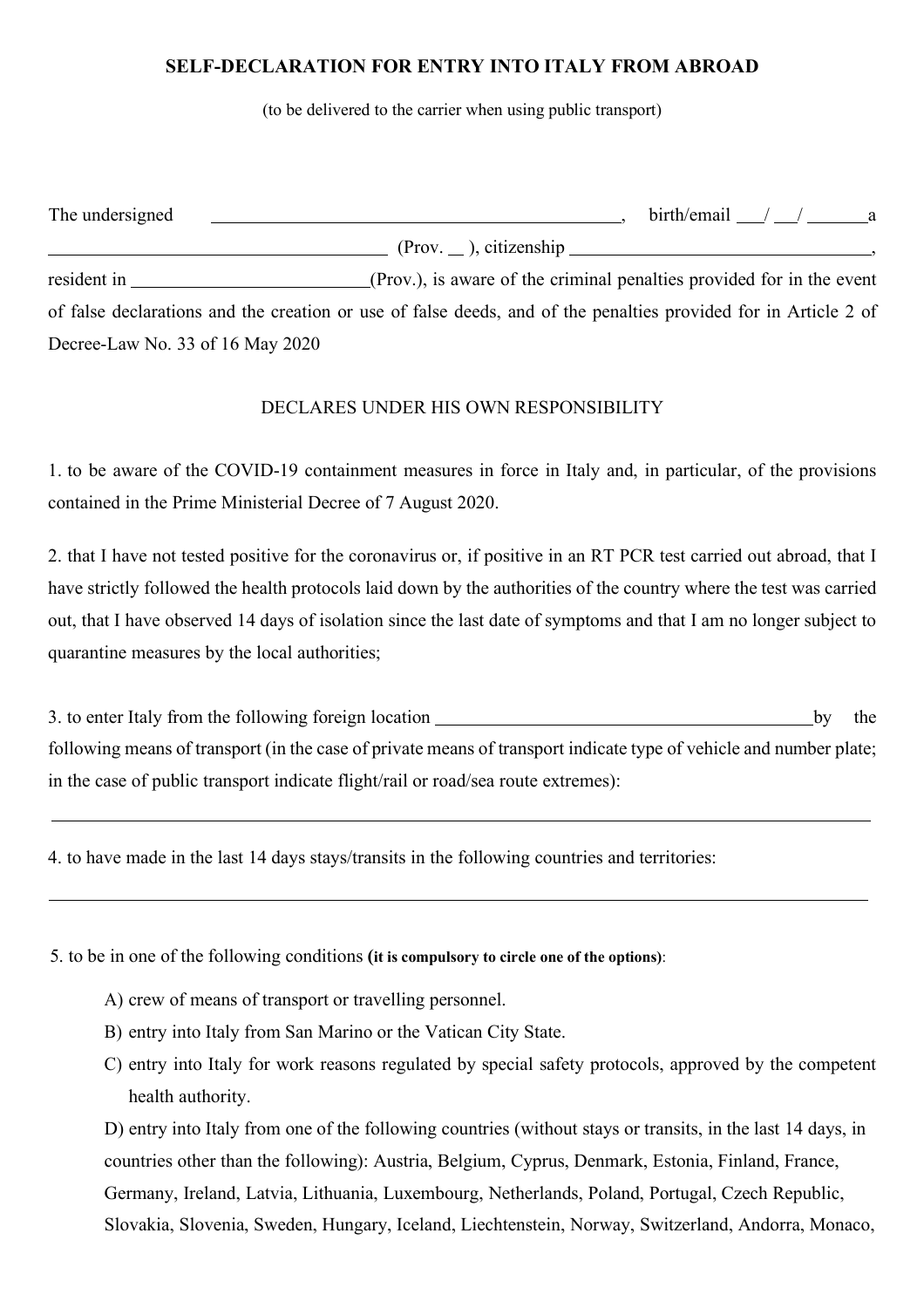United Kingdom;

E) Entry into Italy after having stayed or transited, in the last 14 days, in one of the following countries: Croatia, Greece, Malta, Spain. In this case the following alternative prevention measures apply:

- a) obligation to present to the carrier on boarding and to any person responsible for checking the attestation that they have undergone a molecular or antigenic test, carried out by means of a swab and with a negative result, within 72 hours prior to entering the national territory;
- b) the obligation to undergo a molecular or antigenic test, to be carried out by means of a swab, upon arrival at the airport, port or border location, where possible, or within 48 hours of entry into the national territory at the local health company of reference; while waiting to undergo the test at the local health company of reference, persons are subjected to fiduciary isolation at their home or residence:

Address: Telephone number: Local Health Authority of reference (where the test will be carried out if not carried out on arrival):

 $\mathcal{L}_\mathcal{L} = \{ \mathcal{L}_\mathcal{L} = \{ \mathcal{L}_\mathcal{L} = \{ \mathcal{L}_\mathcal{L} = \{ \mathcal{L}_\mathcal{L} = \{ \mathcal{L}_\mathcal{L} = \{ \mathcal{L}_\mathcal{L} = \{ \mathcal{L}_\mathcal{L} = \{ \mathcal{L}_\mathcal{L} = \{ \mathcal{L}_\mathcal{L} = \{ \mathcal{L}_\mathcal{L} = \{ \mathcal{L}_\mathcal{L} = \{ \mathcal{L}_\mathcal{L} = \{ \mathcal{L}_\mathcal{L} = \{ \mathcal{L}_\mathcal{$ 

F) none of the above cases.

## Only if the letter F) has been circled, fill in point 6 as well:

6. that you have not transited or stayed, in the 14 days prior to entering Italy, in one of the following Countries: Armenia, Bahrain, Bangladesh, Bosnia Herzegovina, Brazil, Bulgaria, Chile, Colombia, Kuwait, Macedo-Northern Macedonia, Moldova, Oman, Panama, Peru, Dominican Republic, Kosovo, Montenegro, Romania, Ser-bia; and that you are in one of the following conditions (**it is mandatory to circle one of the options**):

G) need to enter Italy for reasons of work, health or absolute urgency and for a maximum duration of 120 hours;

H) transit through the national territory to return to your country of residence or stay (maximum permitted duration of stay in Italy: 36 hours);

I) entry into Italy, for proven reasons of work, by citizens or residents of one of the countries (circle the Country of citizenship or residence): Italy, San Marino, Vatican City State, Austria, Belgium, Cyprus, Croatia, Czech Republic, Denmark, Estonia, Finland, France, Germany, Greece, Hungary, Ireland, Latvia, Lithuania, Luxembourg, Malta, Netherlands, Poland, Portugal, Slovakia, Slovenia, Spain, Sweden, Iceland, Liechtenstein, Norway, Switzerland, United Kingdom, Andorra, Monaco, Bulgaria, Romania, Australia, Canada, Georgia, Japan, New Zealand, Rwanda, Republic of Korea, Thailand,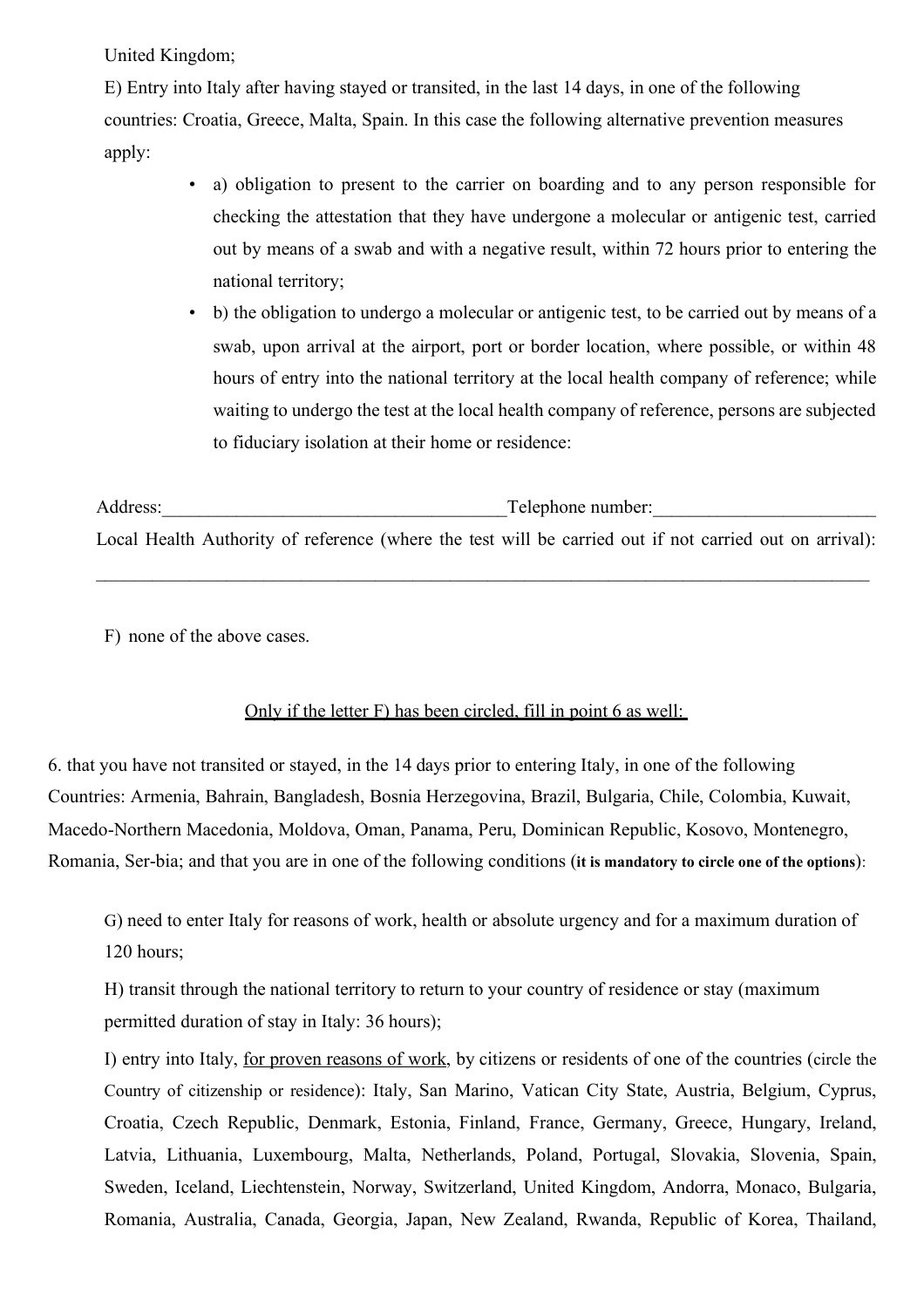Tunisia, Uruguay

L) health personnel entering Italy for the exercise of health professional qualifications, including the temporary exercise referred to in Article 13 of Decree Law no. 18 of 17 March 2020;

M) cross-border workers entering Italy for proven reasons of work or to return to their residence or stay;

N) personnel of companies with registered or secondary headquarters in Italy returning to Italy for proven work needs and after a stay abroad of no more than 120 hours;

O) officials and other servants, however they may be called, of the European Union or international organisations, diplomatic agents, administrative and technical staff of diplomatic missions, officials and consular officers, military personnel in the performance of their duties;

P) pupils and students attending a course of study in a State other than their State of residence or stay, to which they return every day or at least once a week;

Q) none of the above.

## Only if Q) has been indicated, please also fill in the following items:

7. to be in one of the following conditions (**it is mandatory to circle one of the options**):

R) citizen of one of the following countries (Italy, San Marino, Vatican City State, Austria, Belgium, Cyprus, Croatia, Czech Republic, Denmark, Estonia, Finland, France, Germany, Greece, Hungary, Ireland, Latvia, Lithuania, Luxembourg, Malta, Netherlands, Poland, Portugal, Slovakia, Slovenia, Spain, Sweden, Iceland, Liechtenstein, Norway, Switzerland, United Kingdom, Andorra, Princi-pato di Monaco, Bulgaria, Romania), resident in Italy (from before July 9 for those who have stayed or transited, in the last 14 days, from Armenia, Bahrain, Bangladesh, Bosnia Herzegovina, Brazil, Ci-le, Kuwait, North Macedonia, Moldova, Oman, Panama, Peru, Dominican Republic; before July 16 for Kosovo, Montenegro, Serbia; before August 13 for Colombia);

S) married/civil partner/direct descendant under 21 years of age/descendant or direct ascendant/family member resident in Italy and dependent on a national of one of the States listed under Q);

T) entry to Italy from one of the following countries: Australia, Canada, Georgia, Japan, New Zealand, Rwanda, Republic of Korea, Thailand, Tunisia, Uruguay (without stay or transit in the last 14 days in countries other than these and from Italy, San Marino, Vatican City, Austria, Belgium, Cyprus, Denmark, Estonia, Finland, France, Germany, Hungary, Ireland, Latvia, Lithuania, Luxembourg, Netherlands, Poland, Portugal, Czech Republic, Slovakia, Slovenia, Sweden, Iceland, Liechtenstein, Norway, Switzerland, United Kingdom, Andorra, Monaco, Bulgaria, Romania);

U) entry to Italy for reasons of health, work, study or absolute urgency or for the return to one's home, domicile or residence, not having transited or resided, in the last 14 days, in one of the following countries: Armenia, Bahrain, Bangladesh, Bosnia Herzegovina, Brazil, Bulgaria, Chile, Colombia, Kosovo, Kuwait, North Macedonia, Moldova, Montenegro, Oman, Panama, Peru, Dominican Republic,